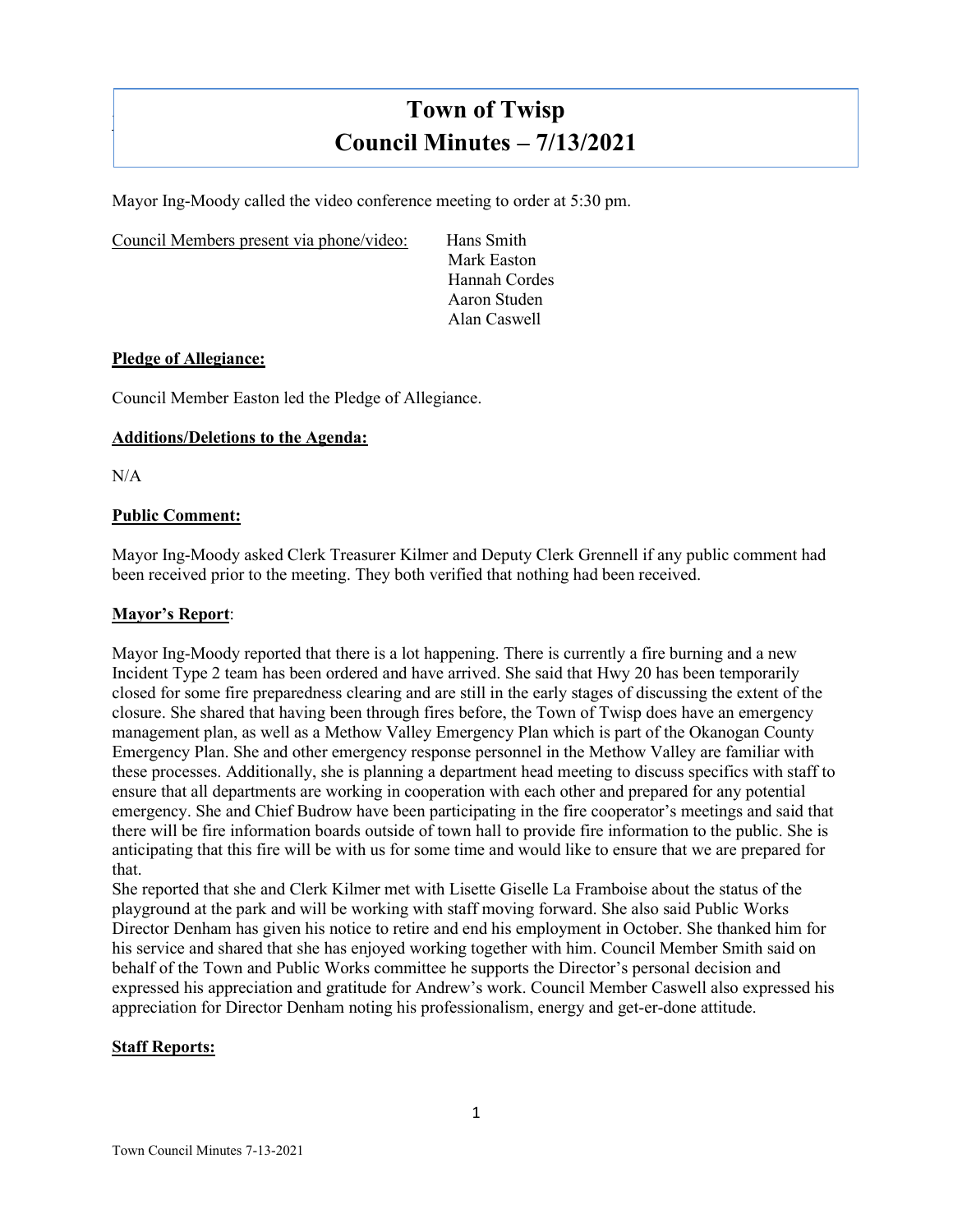Director Denham reported that the Friends of the Pool funded the additional hiring of more lifeguards to help with pool coverage. He said that two are part of the swim team and one was a previous lifeguard. He said this will help with staffing later into the season and help cover the loss of previous guards. He reported that there was a diesel spill on Cascade Loop – a US Foods truck broke down and lost about 100 gallons of diesel. He said that hazmat response was dispatched, and the next step will be to excavate the site. He said he has been monitoring that and there's nothing more the Town can do except ensure it is cleaned up properly. He said that the Twisp Avenue Project started Monday and while it is not a complex project, they don't have much room to work and maneuver with the width of the roadway. He said he has been doing his best to get in front of any complaints, comments and concerns, but if there are any that anyone else hears about to direct them to Denham. He also reported that there was a big tree that came down in the park, luckily it did not do any serious damage. He said there was almost a second one coming down but has someone working quickly to remove the tree and clean up the debris.

## **Committee/Commission/Board Reports:**

Council Member Cordes introduced Libby Taylor-Manning as the Tree Board intern for the summer. She said that the Tree Board is excited to have the extra help. Mayor Ing-Moody said that she has met Libby and is happy she is here. Tree Board Chairman Dwight Filer said that there are many projects that the Tree Board is having Libby work on including an adopt a tree program, possibly establishing a local nursery that will help grow trees for the town to use and some help with educational resources for the residents in town to learn about the importance of tree health.

Council Member Cordes recently attend the Friends of the Pool Meeting where they met with Ken Ballard of Ballard King to review the steps for the scope of work for the feasibility study. Four consultants will be working on the study (Ballard King, Johnston Architects, Water Technology Inc and DCW Cost Management). They ask that a project committee be formed with town, council members and FOP. The feasibility study proposal will include a project overview, market analysis, community input, site analysis, operations analysis, project capital costs and relevant partnerships. Funds for the feasibility study are coming from an anonymous donor. The next step is a letter of agreement with Ballard King. Discussion will also continue regarding forming a rec district.

Council Member Smith reported on the discussions at TAAB. Agenda topics included new lease rates, the runway sealant project grant application, and other items such as creating a fueling station and having the town accept ownership of an airport courtesy car. Regarding the lease rates discussion, the TAAB is requesting additional information from the town regarding annual operating costs to help inform their recommendation. The TAAB requests that the runway sealant project be done as soon as possible. Councilmember Smith thought that TAAB Chair Fred Wert would be getting a written report to the Council detailing the TAAB's requests for input from the town on their current agenda topics. Per the fuel tank discussion, Councilmember Smith recommended to the TAAB that they reconsider the TAAB recommended project priorities for the airport so that if issues like creating a fueling station are going to be recommended that the broader prioritization for the airport program is congruent with those recommendations.

Council Member Smith reported on the Finance Committee meeting. Issues discussed involved requests made from the Public Works department to change the vacation leave accrual policy and other employee wage related policies. Based on discussions with other town department heads it was not considered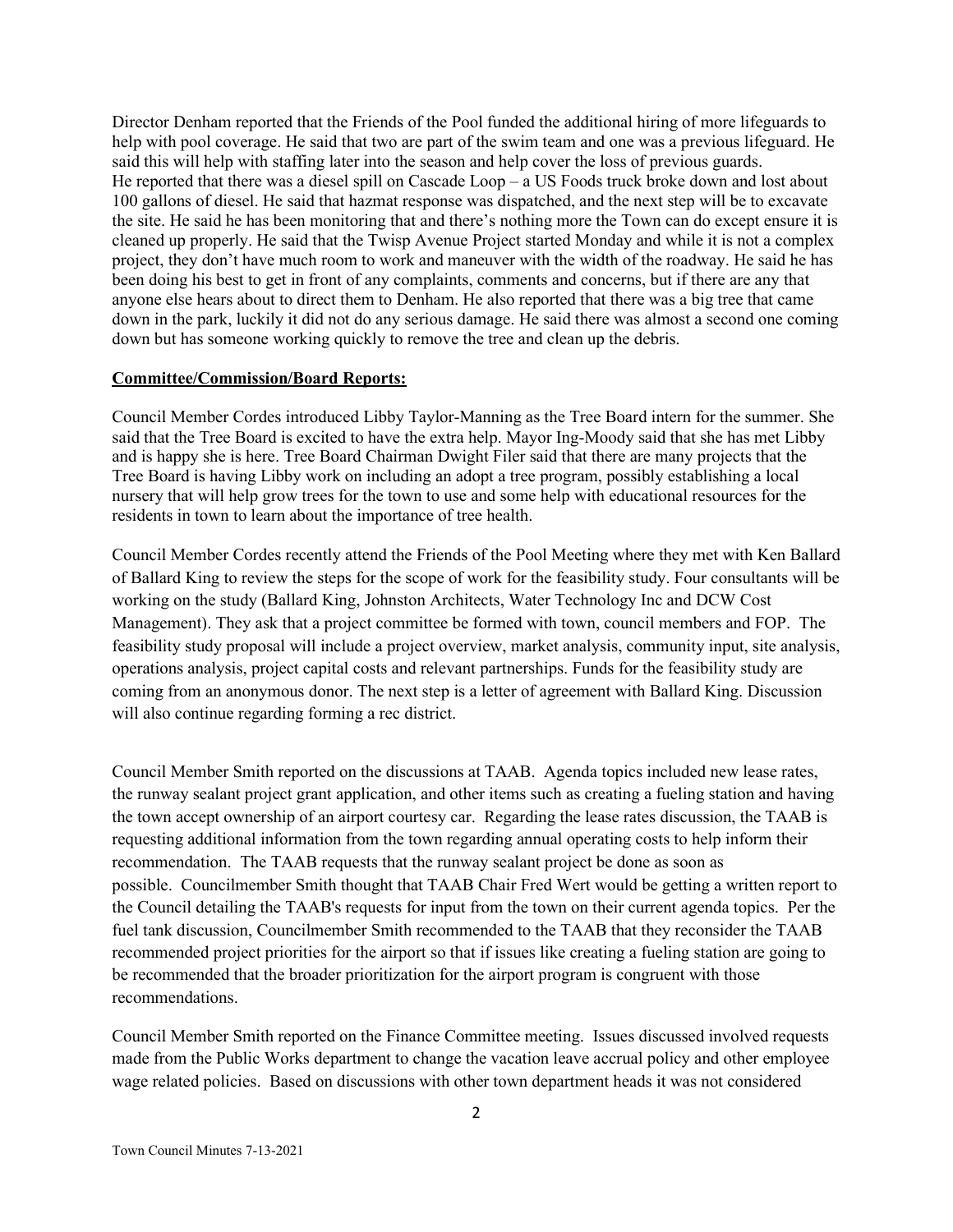prudent to recommend vacation leave accrual and/or wage related policy changes at this time, although this topic may be visited again in the near future.

Council Member Caswell attended the recent Planning Commission meeting where they discussed the sign code and took a walk through downtown Twisp discussing the various signs. He was happy to see the difference between each sign and whether or not the criteria was met with the current sign code. He said they will be skipping their August meeting and will meet back up in September to hopefully finish the draft of the sign code and have it ready for Council's review.

Council Member Smith reported that the Public Safety Committee has just started actively participating in a collective bargaining process with the Teamsters Union concerning the police department. The union presented their initial contract offer to the town in a virtual meeting and the town will now begin next steps.

Due to a fire emergency, Chief Budrow, and Clerk Grennell left the meeting. Police Chief Budrow requested that the Discussion/Action regarding the ARPA Funds for Axon be moved to the end of the meeting in case he made it back in time. The Mayor agreed to this request.

# **OLD/NEW BUSINESS:**

# **Discussion/Action: Planning Commission – Confirmation of Priorities:**

Mayor Ing-Moody explained that the Planning Commission had forwarded a letter to the Council, requesting approval of priorities as listed in the letter, or other direction/recommendations. She also noted that the Planning Commission will not be reconvening until September, so the council has time to deliberate.

Council Member Smith questioned priority number three and the rationale on waiting for Okanogan County to complete their comprehensive plan. He continued that it may be prudent to complete the Town's comprehensive plan and zoning code regardless of the status of the County's plans. He noted that it makes sense to complete the comprehensive plan before the zoning, as the comprehensive plan shows the intention, and the zoning is a tool to accomplish those intentions. He concluded only if there were "urgent" changes needed to be made to the zoning, that he could see working on zoning first. Mayor Ing-Moody noted that this letter from the Planning Commission should include everything on a previous letter of priorities from 2020 and wanted to ensure that all established priorities have been completed or in progress. Council Member Easton requested that the old letter be forwarded to the council.

Council Member Smith stated that he would like to again bring up the issue of fire adaptation and resiliency policy in Twisp as a priority on this list. He also agreed that the Planning Commission should work to gather more information on current overnight rentals in Twisp to advise decision making on regulations in future zoning and comp plans.

Mayor Ing-Moody stated that despite letters from the community stating otherwise, the fact is that ADUs are already allowed in most Town zones.

Mayor Ing-Moody determined that this confirmation of priorities would be brought back up on the next council agenda.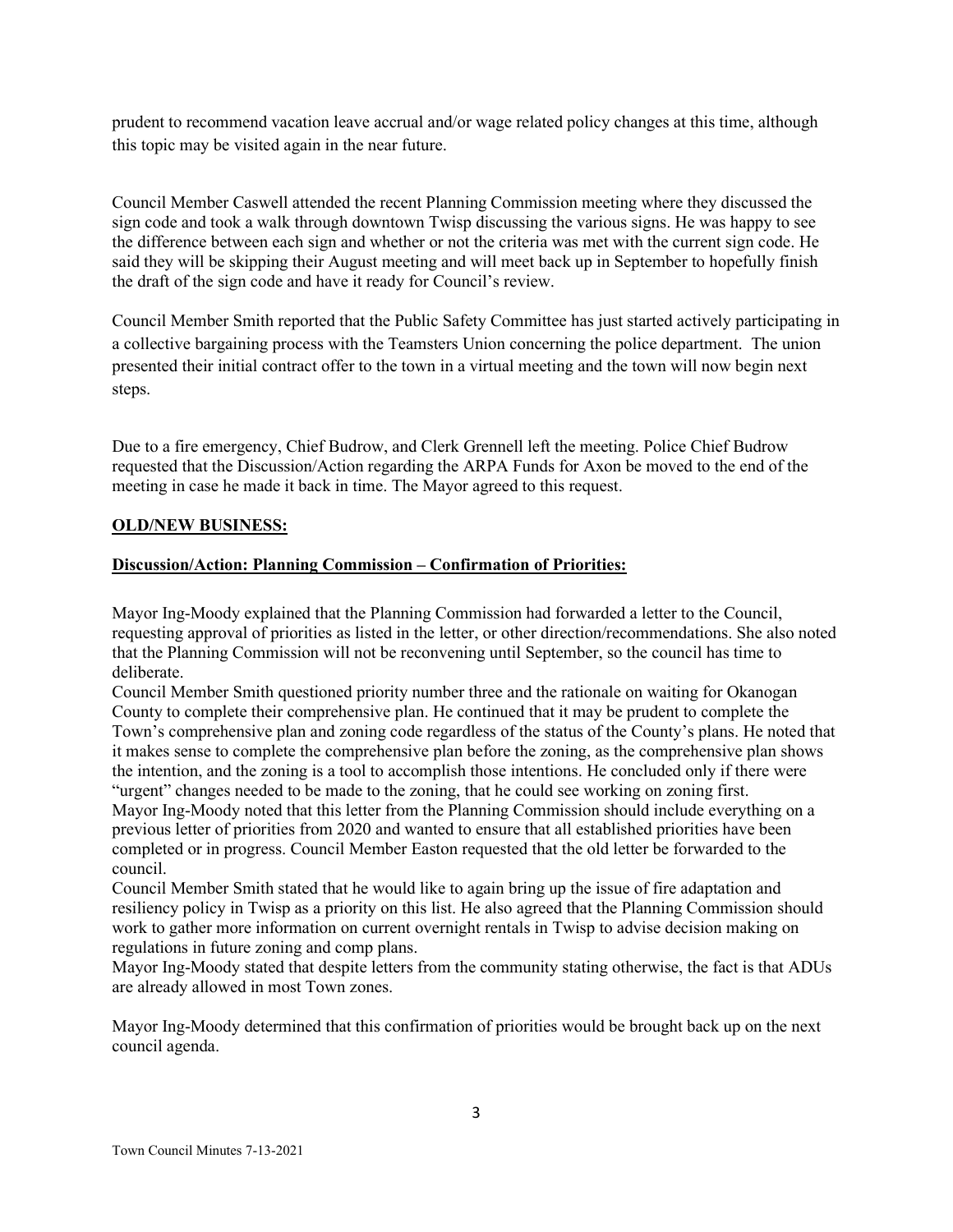# **Discussion/Action: Wilson Engineering LLC – Contract Amendment #1:**

Director Denham explained that the contract amendment and the award for well #4 are related. He continued that he is recommending that the contract be awarded despite being over budget. He proposed that remaining funds from the 2020 water system improvement project, well drilling reserves, and water reserves be used to make up the difference.

Council Member Smith asked if the engineers or Andrew expect that construction prices will continue to rise, or if there is any wisdom in waiting a year and going out for rebid?

Director Denham responded that well #4 will be a critical asset to the Town. He continued that the town has more than adequate reserve funds to make up the deficit, and an adequate utility rate structure to fund the construction portion of the project. He did not believe that going back out to bid at a later date would produce a more favorable bid.

Council Member Smith moved to approve the contract amendment as presented. The motion was seconded by Council Member Cordes and passed unanimously.

# **Discussion/Action: Well #4 Replacement Award – Fogle Pump and Supply Inc.:**

Council Member Smith moved to approve the bid award as presented in the amount of \$127,108.35 to Fogle Pump and Supply. The motion was seconded by Council Member Caswell and passed unanimously.

# **Discussion/Action: Airport Hangar Lease Update**

Council Member Smith shared the discussion from the most recent TAAB meeting. TAAB is requesting more information on expenses for the airport before they make a recommendation on a new lease rate. They understand the need to make the airport neutral to general fund expenses.

Council Member Cordes related that she was happy to hear the TAAB express the desire to meet more frequently. She feels that the Town, the TAAB, and the hangar lessees are unified in the goal to continue positive development at the airport. She stated doubt that a significantly higher lease rate would be the best way to meet the revenue goals and is curious what other options may be there to close the gap. Council Member Smith reported that Finance Committee wants to work through the TAAB to reach a recommendation, but at the same time the Town has a duty to manage the airport now and have a lease ready in the interim. Finance committee feels that a temporary base rate adjustment through council action now would be appropriate until such time as TAAB makes a recommendation for council to consider.

Council Member Easton agrees that the existing rate was intended as an "incentive", and never meant to be the lease rate for people who were not already lessees.

Council Member Smith reminded the council of the spreadsheet he provided at a previous meeting that breaks down potential lease rates and their ability to close the revenue gap. He noted that \$800 would be double the "incentive" rate, and if eight or nine new lessees sign on it would cover the gap.

Clerk/Treasurer Kilmer noted that there were a few current lessees in the progress of converting and asked the council to consider in their motion giving an allowance for those people to use the incentivized rate.

Council Member Easton moved to update the Airport Hangar lease rate to \$900 effective August 14th, 2021. The motion was seconded by Council Member Smith with a request to amend the motion and passed with Council Member Cordes abstaining.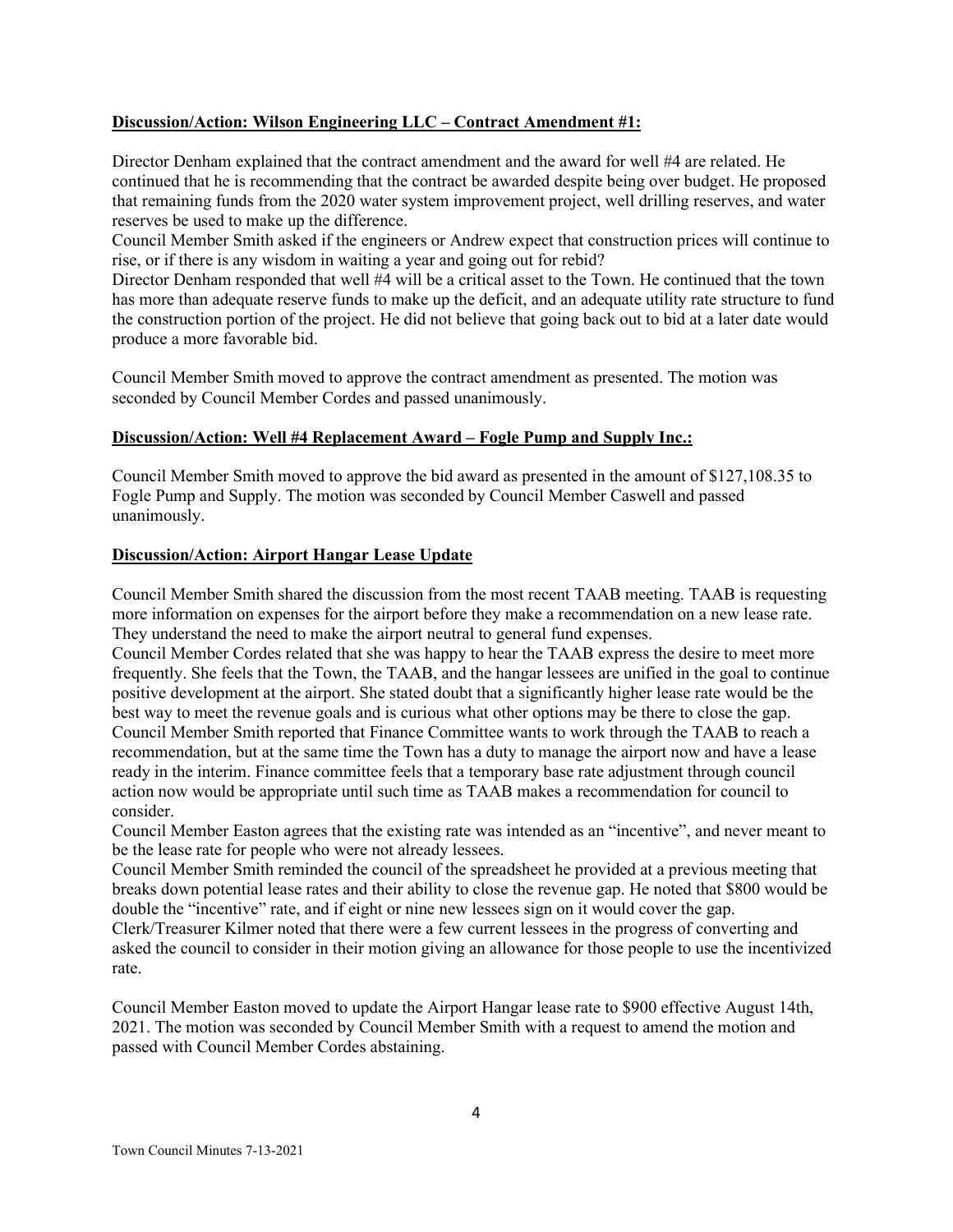The vote was taken before it was clear that Council Member Smith was making an amendment to the motion. The mayor declared the first vote invalid and asked for a new motion.

Council Member Smith moved to update the Airport Hangar lease rate to \$900 effective August 14th, 2021 with the modifier that any lessee currently in the process of converting stay at the current rate. The motion was seconded by Council Member Easton passed with Council Member Cordes abstaining.

At this time Mayor Ing-Moody asked Council Member Smith to take over the meeting as Mayor Protem as she had urgent and developing emergency management duties to attend to with fires and a level 3 evacuation just called for the Twin Lakes area.

## **Discussion/Action: Fireworks:**

Clerk/Treasurer Kilmer gave an overview of the fireworks situation. He noted that the Mayor had issued an emergency ban commencing before the 4th of July and extending through the end of October under the powers granted to her in the emergency management portions of the RCW. He shared an article from MRSC showing options for towns to ban fireworks outright, to install provisions for executives to issue emergency bans, or to limit fireworks usage to specific dates. In this case, these ordinances have an effective date of one year after publishing.

Mayor Protem Smith noted that a broader ban would be a more failsafe way to deal with future risk but noted that fireworks are popular, and the Council should consider all options.

Council Member Caswell shared that he would be in favor of a full-time fireworks ban with zero tolerance to remove all risk.

Council Member Easton could see doing a seasonal ban dependent on the weather. In either case the town needs a tool to take action to minimize fire risk.

At this time Mayor Ing-Moody rejoined the meeting and took over her duties as facilitator. She explained that the next steps would be to have legal counsel draft an ordinance to express the Councils' desires. Council Member Eason inquired about fire ordinances in general and guidelines for burning in Twisp. Mayor Ing-Moody responded that we conform to Okanogan County issued burn bans.

Council Member Smith expressed that he would like to hear from the public before the Council decides on fireworks usage in town. He would like to see if there is support for an all-out ban, or if seasonal use is still desired.

Mayor Ing-Moody determined that action would be deferred to the next meeting, and that staff would share any community input on the matter with the council.

## **Discussion/Action: Public Meetings:**

Mayor Ing-Moody gave an update on State requirements for open public meetings. At this time public meetings can be either in person, or remote. In person meetings do have the requirement that they be remotely accessible. The mayor continued that at this time we do not have the technology to enable us to make an in-person meeting available remotely and that we don't currently own a location that we can meet in person. If in person meetings are desired, hardware for remote access would need to be purchased, and a temporary space would need to be rented. The Mayor also noted that since meetings have been available remotely community attendance has increased.